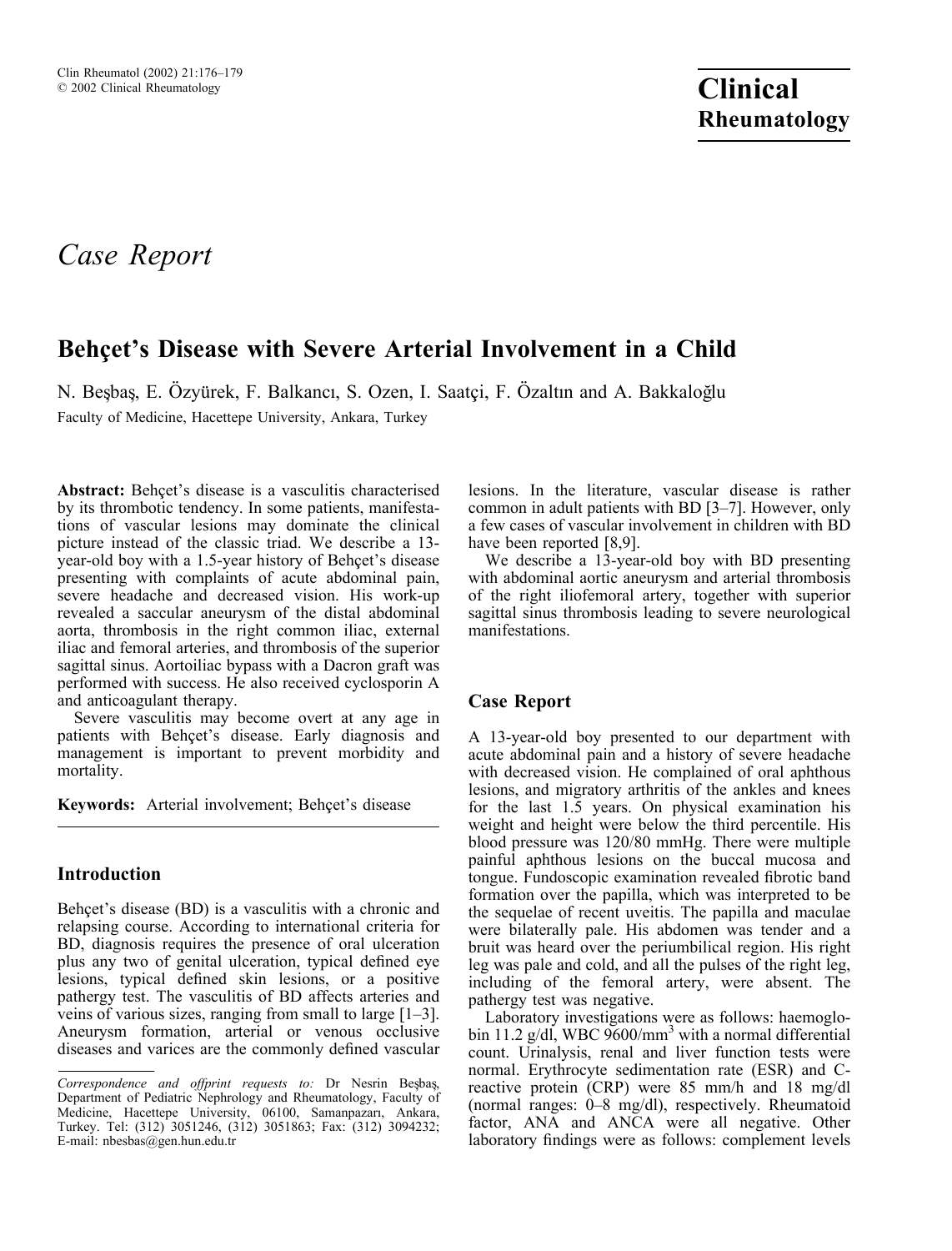

Fig. 1. Non-selective aortography and pelvic arteriography. Left oblique (A) and AP (B) projections showing saccular aneurysm of the terminal aorta extending posterolaterally to left (A) (arrow) and occlusion of the right common and external iliac arteries (B) (arrow).

and immunoglobulin levels were within normal ranges. Anti-DNA, anticardiolipin antibodies, PT and PTT were normal. Protein C was 62.9 % (normal range: 66–175), protein S 76.5 % (normal range: 73–210), antithrombin III 30.7 mg/dl (range: 18–28). Activated protein C resistance and Factor V Leiden mutation were absent. He was HLA-B51 positive.

Intra-arterial digital subtraction angiography (DSA) revealed the presence of a saccular aneurysm in the distal abdominal aorta and thrombosis in the right iliofemoral artery (Fig. 1).

Cranial magnetic resonance imaging (MRI) showed obliteration of the superior sagittal sinus and sinus rectus (Fig. 2).

Aortoiliac bypass with a Dacron graft was performed successfully, and the patient was anticoagulated with low-molecular weight heparin. Physical examination showed that his right lower extremity had returned to normal after the bypass operation. The patient was then discharged on 5 mg/kg/day cyclosporin A, warfarin and dipyridamole. After 6 months he was well, albeit with some decreased vision.



Fig. 2:  $T_1$ - (left) and  $T_2$ - (right) weighted coronal MR images demonstrating absence of signal void in the superior sagittal sinus with iso- and hyperintensity, respectively (large arrows). Also note the increased vascular structures around the brainstem, at the tentorium (Fig. 2, right) possibly representing collateral flow due to sinus rectus involvement (small arrows).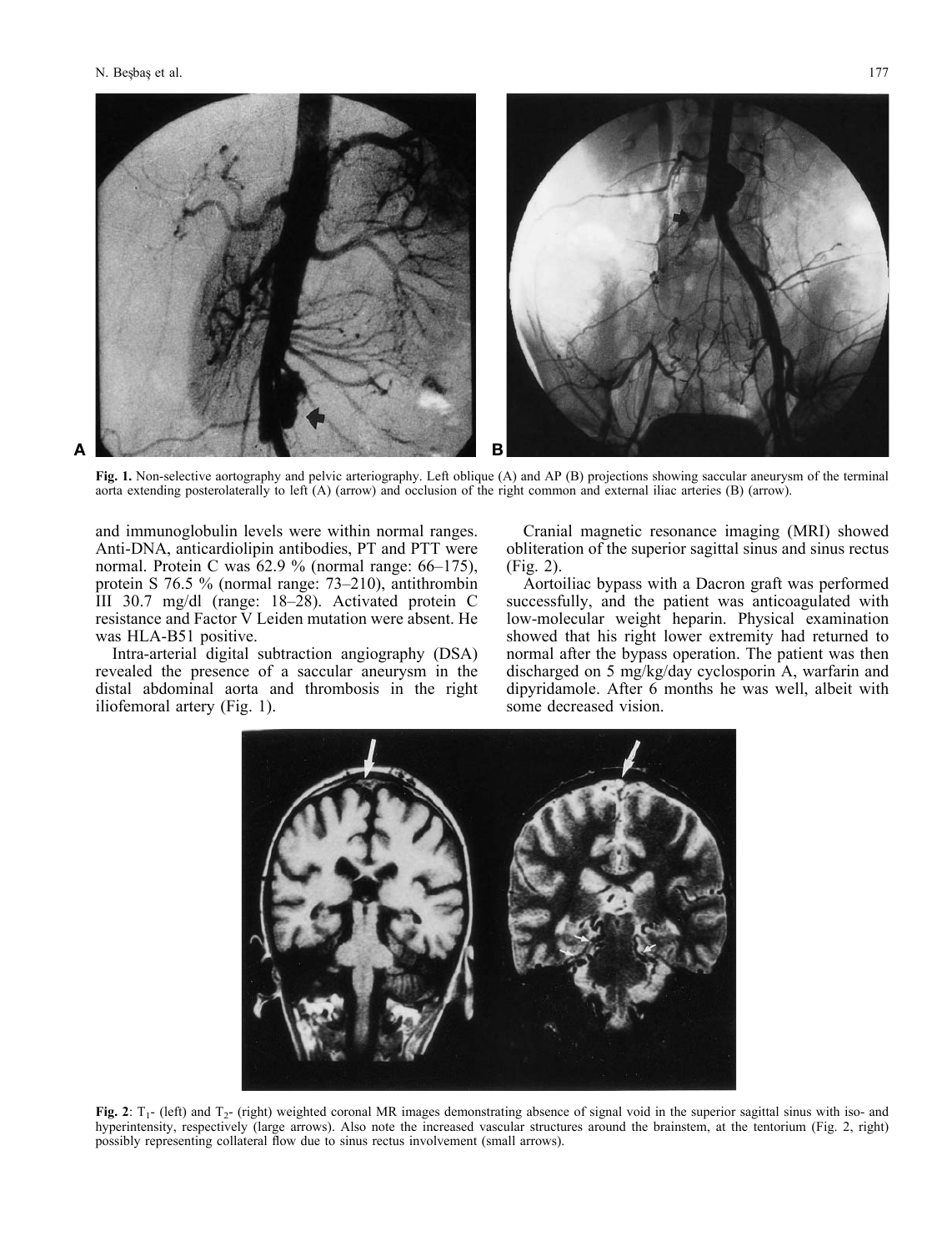#### Discussion

Behcet's disease is a multisystem disorder that is classified among the vasculitic syndromes. Because the disease affects blood vessels of different types and sizes, manifestations may occur in many sites of the body. Occlusions and ruptured aneurysms of arteries involving large systemic vessels, the pulmonary bed and the CNS may result in severe disabling sequelae and death [1–7]. Vascular involvement in BD is reported to range between 7.7% and 60.0 % in adult series [4]. In paediatric patients vascular complications are less frequent than in adults. In a collaborative study of 86 paediatric BD patients eight were reported to have arterial complications [8]. However, none had aneurysm in the aorta, as defined in this patient. However, Tuzuner et al. reported a boy with an aneurysm of the abdominal aorta and two others in the common carotid artery [9]. Although venous thrombosis predominates in Behçet's disease and arterial lesions are less frequent, a recent review of the literature revealed that the combined occurrence of arterial and venous thrombosis is far more frequent than venous or arterial involvement alone [4].

The pathogenesis of the vascular lesions in BD patients is multifactorial. In BD, serum levels of cytokines have been studied extensively and increased TNF-*a* and soluble IL-2 receptor levels have been found [10]. Abnormalities in neutrophils, enhanced adherence to endothelial cells and increased adhesion molecules have all been suggested to be responsible in the pathophysiology of vascular involvement [11]. Genetic factors may also be operative. It has been suggested that presence of HLA-B51 antigen is associated with the severe manifestations of BD [2].

Apart from the vascular inflammation due to the disease per se, a number of coagulation factors have been studied to investigate the prothrombotic tendency in BD. In one study elevated levels of IgG anticardiolipin antibodies (ACL) were detected in 40% of patients with BD, but they were not associated with thrombosis [12]. A small number of patients were studied with regard to protein C and no consistent abnormality was detected. Congenital protein S deficiency was reported to be associated with BD in a family (a man and three of his children) by Chafa et al. [13]. On the other hand, Oner et al. [14] have suggested that Factor V Leiden mutation may be a contributing risk factor for thromboembolic events in Behçet's disease. Thus, in BD, when there are thrombotic events, haemostatic investigations have to be performed to exclude an additional cause of thrombosis. In our patient we found no such additional risk factor.

The signs of arterial involvement are various, depending on the location and the type of arterial lesion. Arterial wall lesions may result either in the development of a true aneurysm or in perforation leading to a false aneurysm. Aneurysms involving large arteries are usually associated with occlusive lesions. Occlusive lesions involve predominantly lower limbs. In all series reported to date most arterial lesions have been found in

described in the literature. Neurologic involvement in BD has prevalence rates of 10%–49% in retrospective studies [15]. In childhood BD, 26% have been found to have neuro-Behçet features [8]. Non-parenchymal lesions, including dural sinus thrombosis, have a better prognosis than the parenchymal type of cerebral involvement [16]. Headache has been reported to be of no clinical importance unless accompanied by other neurological findings [15]. The decreased vision in this patient may also be partially related to the uveitis sequelae.

Occlusive lesions have had better prognosis than aneurysms. Because aneurysms expose the patient to the risk of rupture, surgery should be considered. After surgery, corticosteroids (CS) alone may not be sufficient to obtain clinical remission and radiologic resolution. In recent years, new therapeutic approaches with drugs such as cyclosporin, cyclophosphamide, azathiopurine, methotrexate, thalidomide, high-dose corticosteroids, acyclovir and FK506 have been introduced for BD [2,5,17]. Cyclosporin has been recently the drug of choice in ocular disease and for the vascular complications of Behçet's disease [17]. Vasoactive drugs such as antiaggregants or anticoagulants may be indicated in the case of thrombosis.

The patient presented here was a 13-year-old boy with a serious arterial vasculitis who was treated successfully. Predicting the patients who will develop serious complications (such as uveitis, large vessel aneurysm, neuro-Behçet) is the major concern of recent investigations. Long-term follow-up is essential in BD patients because of the relapsing nature of the disease. Currently there are no serological markers that reliably assess disease activity and severity. Patients may present with life-threatening complications at any time during their disease course. Early diagnosis of these complications is helpful to plan effective management and save the child from sequelae.

#### References:

- 1. International Study Group for Behcet's disease. Criteria for diagnosis of Behcet's disease. Lancet 1990:335:1078-80.
- 2. Yazıcı H, Barnes CG. Practical treatment recommendations for pharmacotherapy of Behçet's syndrome. Drugs 1991;42:796-804.
- 3. Bayraktar Y, Balkancı F, Dündar S, Kansu E, Telatar H. Angiologic findings of great vessel involvement in Behcet's disease. Vasc Surg 1991;25:119–25.
- 4. Koc Y, Gullu I, Akpek G et al. Vascular involvement in Behçet's disease. J Rheumatol 1992;19:402–10.
- Tüzün H, Beşirli K, Sayın A et al. Management of aneurysms in Behçet's syndrome: an analysis of 24 patients. Surgery 1997;121:150–6.